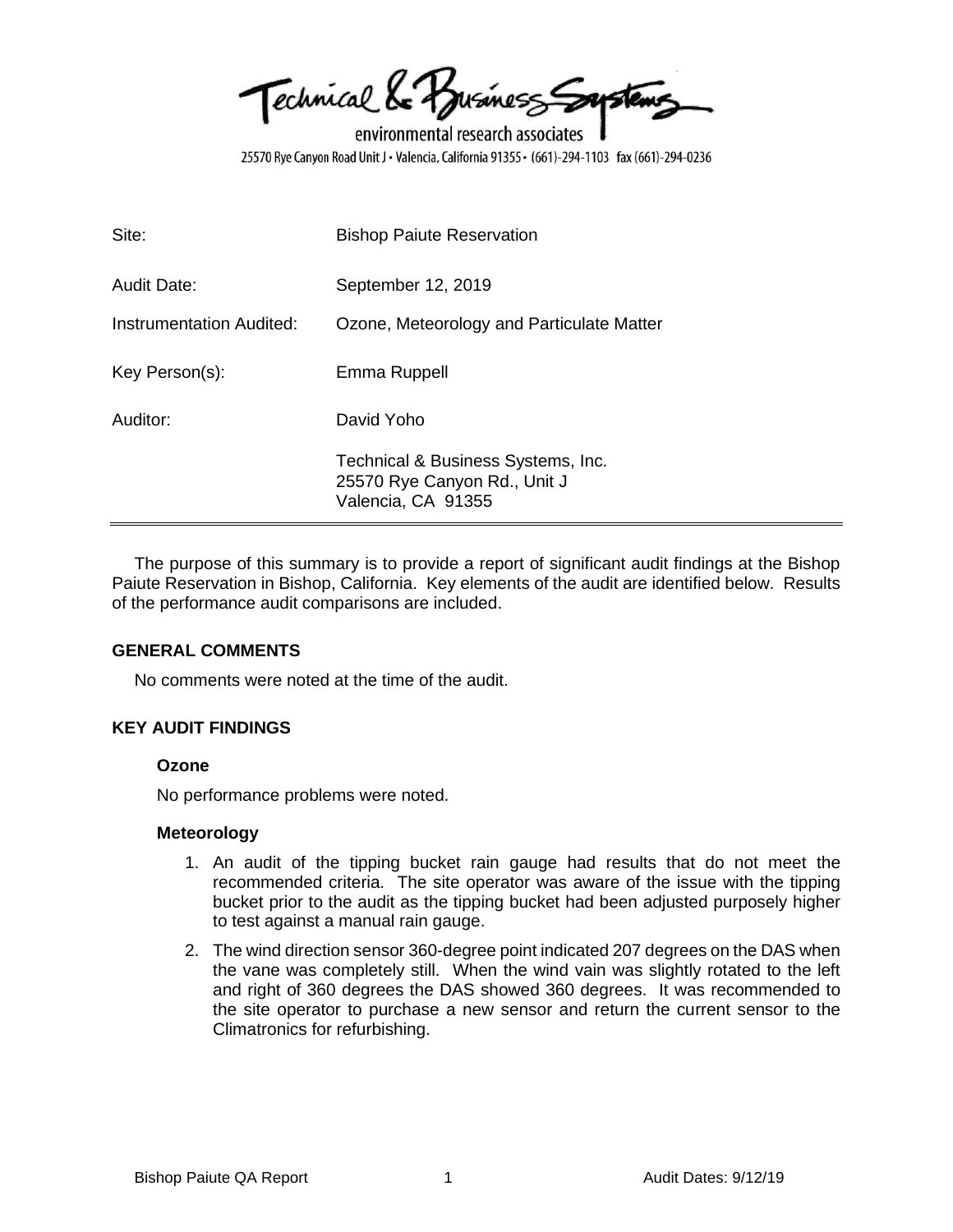# **Particulate Matter**

1. A leak was detected in the  $PM<sub>2.5</sub>$  sampler's Bypass and Main flow channels. Diagnosing and repairing the leaks is recommended.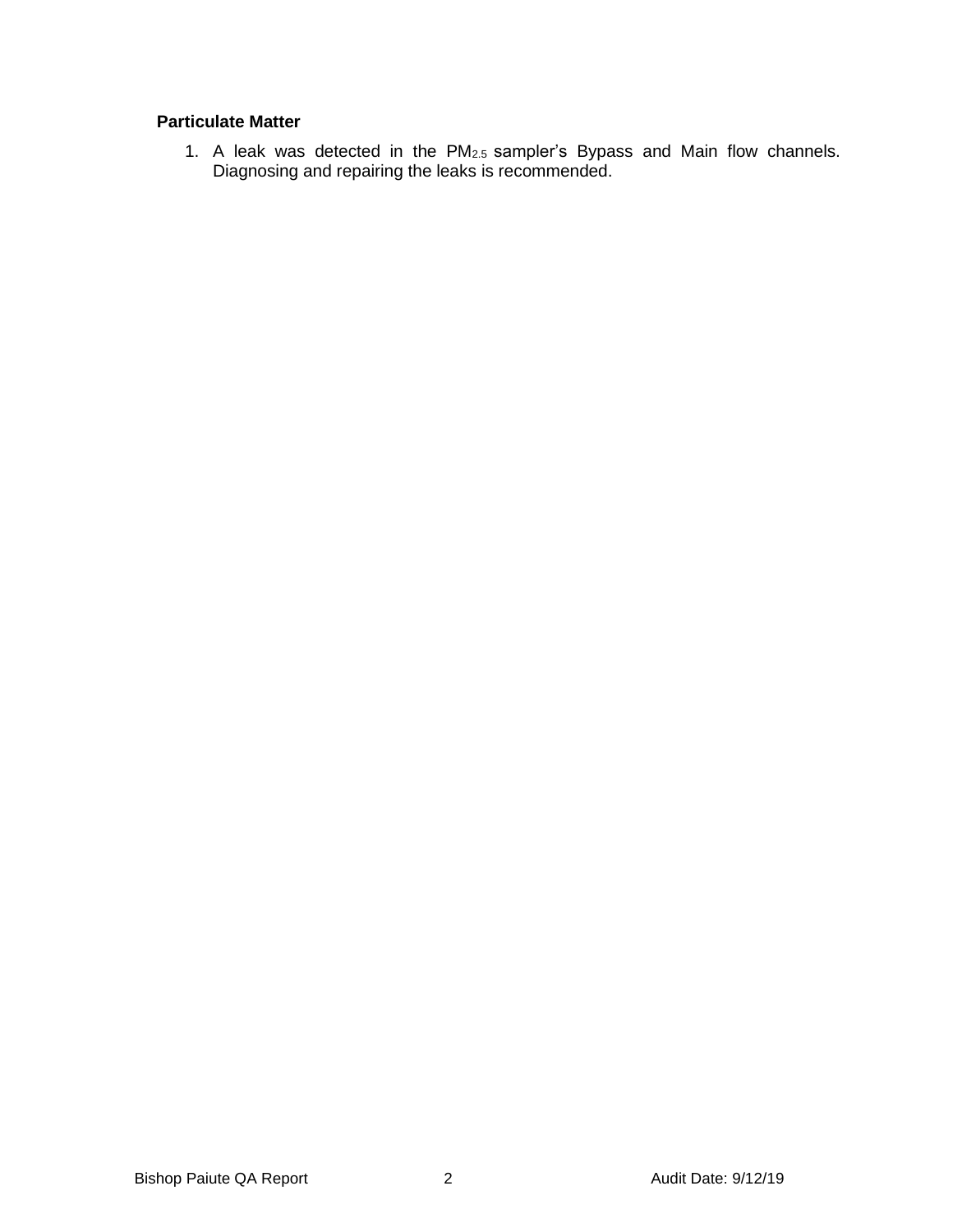

25570 Rye Cyn Rd., Unit J *OZONE* Valencia, CA 91355 (661) 294-1103

Date: **09/12/19** Site Name: **Bishop Paiute**<br>
Start: 8:40 PST **Start:** Operator: **Emma Ruppell** Date: **09/12/19**<br>
Start: **8:40 PST**<br>
Finish: **10:30 PST**<br>
Project: **QA**<br>
Nuditor: David Yoho Auditor: **David Yoho** Witness: **Emma Ruppell**

Analyzer make: Thermo Electron Model: 49i Serial No.: **630719320** Filter: NA Sample flow: **0.603/0.553 lpm** Ozone Measure: **76699** Slope Set Point: **1990.48** Ozone Ref: **107790** Zero Set Point: **4.56** Last Calibrated: **NA** Range: **0.5 ppm**

**Operator: Emma Ruppell** 

| O <sub>3</sub> | <b>PPM</b>   | <b>PPM</b> | <b>PPM</b> |
|----------------|--------------|------------|------------|
| <b>Audit</b>   | <b>Input</b> | <b>DAS</b> | <b>Dif</b> |
| <b>Point</b>   | (X)          | M          | (%)        |
|                | 0.000        | 0.000      |            |
|                | 0.036        | 0.037      | 2.8        |
|                | 0.085        | 0.087      | 2.4        |
|                | 0.185        | 0.187      |            |

Linear Regression: (Y=PPM Corrected, X=PPM Input)

| <b>Audit Statisitics</b> |        |  |
|--------------------------|--------|--|
| Slope:                   | 1.010  |  |
| Intercept:               | 0.000  |  |
| Correlation:             | 1.0000 |  |

Comments:

No problems were noted.

|                         |             |                                |        | <b>Certification</b> |
|-------------------------|-------------|--------------------------------|--------|----------------------|
| <b>Audit Equipment</b>  | <b>Make</b> | <b>Model</b>                   | ID     | Date                 |
| <b>Dilution System:</b> | <b>API</b>  | M700EU                         | 83     | 9/3/19               |
| Ozone Standard:         | <b>API</b>  | M700EU                         | 83     | 05/28/19             |
| Zero Air System:        | <b>API</b>  | 701                            | 2427   | NA.                  |
|                         |             |                                |        |                      |
|                         |             | <b>Ozone Transfer Standard</b> |        |                      |
| Sample Freq: NA         |             | Cell Temperature:              |        | NA deg C             |
| Control Freq: NA        |             | <b>Ambient Pressure:</b>       |        | NA "Hg               |
| Span Setting: NA        |             | <b>Certification Slope:</b>    | 0.9887 |                      |
|                         |             | Certification Intercept:       | 0.0000 | ppm                  |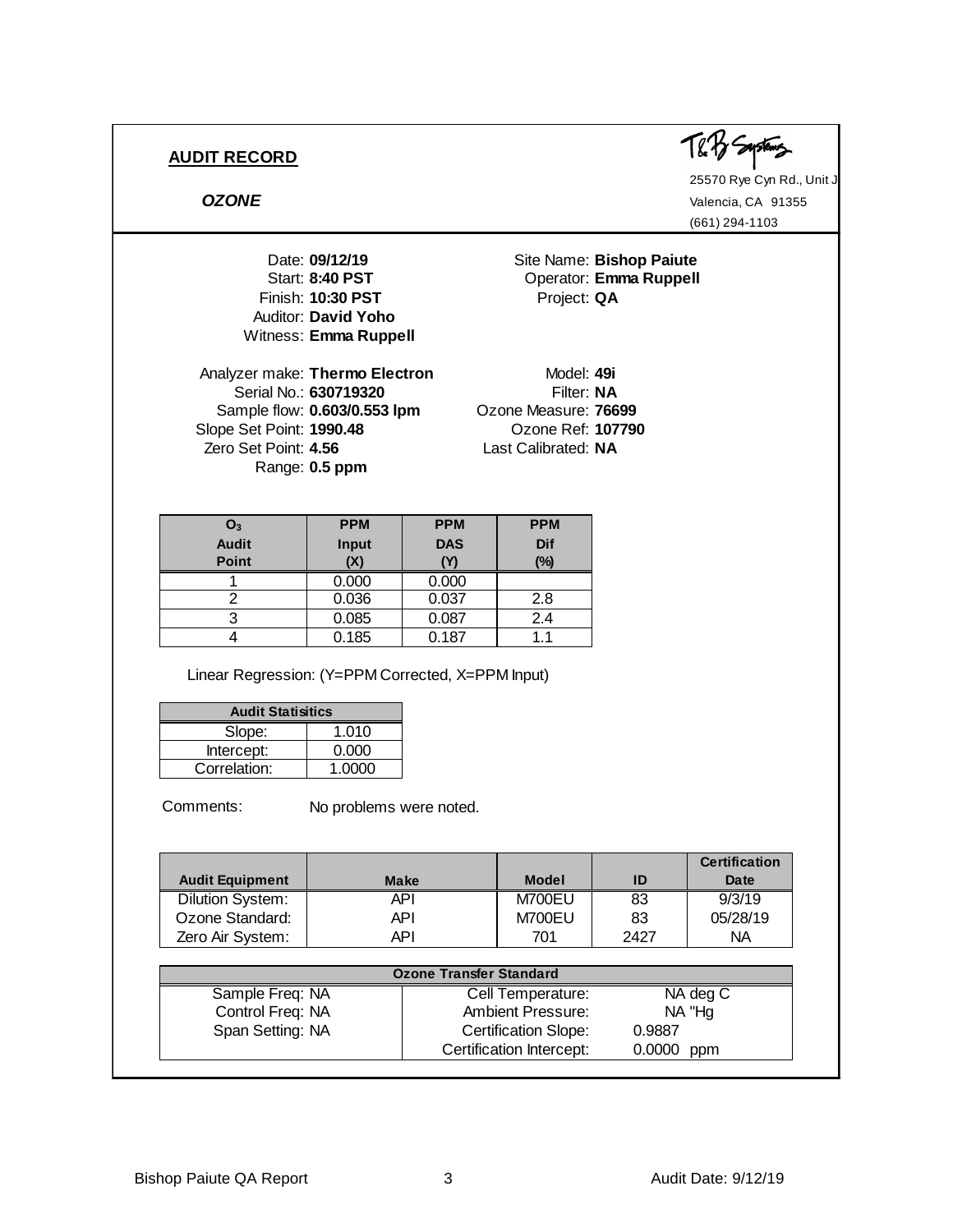Auditor: **David Yoho** Witness: **Emma Ruppell**

#### **HORIZONTAL WIND SPEED** Valencia, CA 91355



25570 Rye Cyn Rd., Unit J (661) 294-1103

Date: 09/12/19 **Site Name: Bishop Paiute** Start: **10:30 PST** Operator: **Emma Ruppell** Finish: **11:35 PST** Project: QA

| gm cm |
|-------|
| mph   |
| mph   |
|       |

| <b>Audit</b><br><b>Point</b> | Input<br><b>MPH</b> | <b>DAS</b><br><b>MPH</b> | Diff.<br><b>MPH</b> |
|------------------------------|---------------------|--------------------------|---------------------|
|                              | 0.30                | 0.30                     | 0.00                |
|                              | 8.19                | 8.19                     | ი იი                |

*±.56 MPH; ws ≤ 11.2 MPH Audit Criteria:*

| <b>Audit</b><br><b>Point</b> | Input<br><b>MPH</b> | <b>DAS</b><br><b>MPH</b> | Diff.<br>% |
|------------------------------|---------------------|--------------------------|------------|
|                              | 16.08               | 16.08                    | 0.0        |
|                              | 31.86               | 31.85                    | 0.0        |
| :                            | 47.64               | 47.64                    | 0.0        |

*± 5%; ws > 11.2 MPH Audit Criteria:*

Comments: No problems were noted.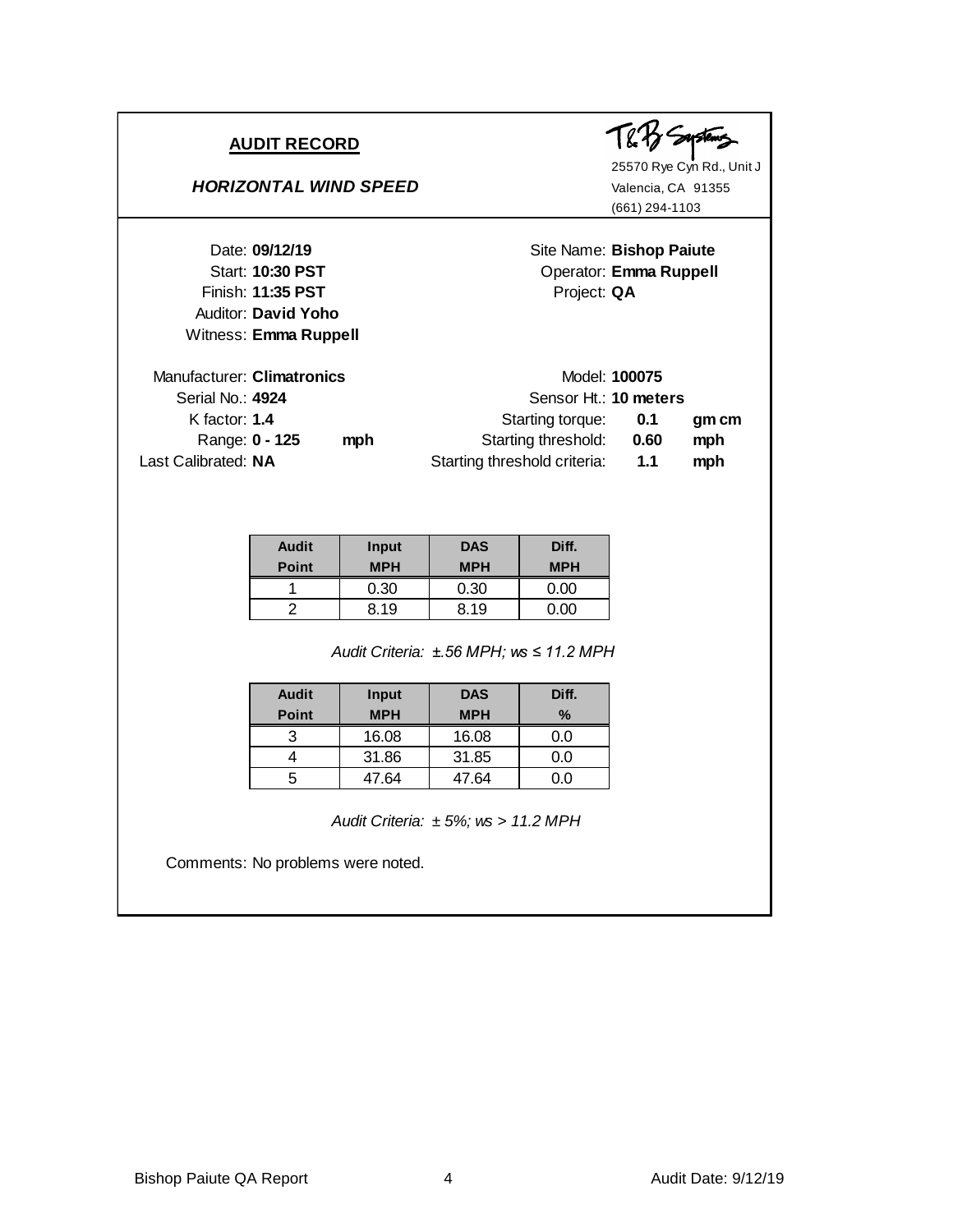Auditor: **David Yoho** Witness: **Emma Ruppell**

#### *HORIZONTAL WIND DIRECTION* Valencia, CA 91355

25570 Rye Cyn Rd., Unit J (661) 294-1103

Date: 09/12/19 **Site Name: Bishop Paiute** Start: **10:30 PST** Operator: **Emma Ruppell** Date: **09/12/19**<br>
Start: **10:30 PST**<br>
Finish: **11:35 PST**<br>
Project: **QA**<br>
Project: **QA** 

| Manufacturer: Climatronics | Model: 100075                |      |       |
|----------------------------|------------------------------|------|-------|
| Serial No.: 4678           | Sensor Ht.: 10 meters        |      |       |
| K factor: $30$             | Starting torque:             | -4   | gm cm |
| Range: 0 - 360°            | Starting threshold:          | 0.82 | mph   |
| Crossarm: 180°             | Starting threshold criteria: | 1.1  | mph   |
| Last Calibrated: NA        |                              |      |       |

| <b>Audit</b>   | <b>Degrees</b>   | <b>Degrees</b> | Diff.          |
|----------------|------------------|----------------|----------------|
| <b>Point</b>   | <b>Reference</b> | <b>DAS</b>     | <b>Degrees</b> |
|                | 360              | 207            | $-153$         |
| $\overline{2}$ | 90               | 89             | -1             |
| 3              | 180              | 178            | $-2$           |
| 4              | 270              | 268            | $-2$           |
|                |                  |                |                |
|                |                  |                |                |
|                |                  |                |                |
|                |                  |                |                |
|                |                  |                |                |
|                |                  |                |                |
|                |                  |                |                |
|                |                  |                |                |

*Audit Criteria: ± 5 degrees*

Comments: The 360 deg point indicated 207 on the DAS when the vane was completely still. When the wind vain was slightly rotated to the left and right of 360 the DAS showed 360 deg. It was recommended to the site operator to purchase a new sensor and return the current sensor to the Climatronics for refurbishing.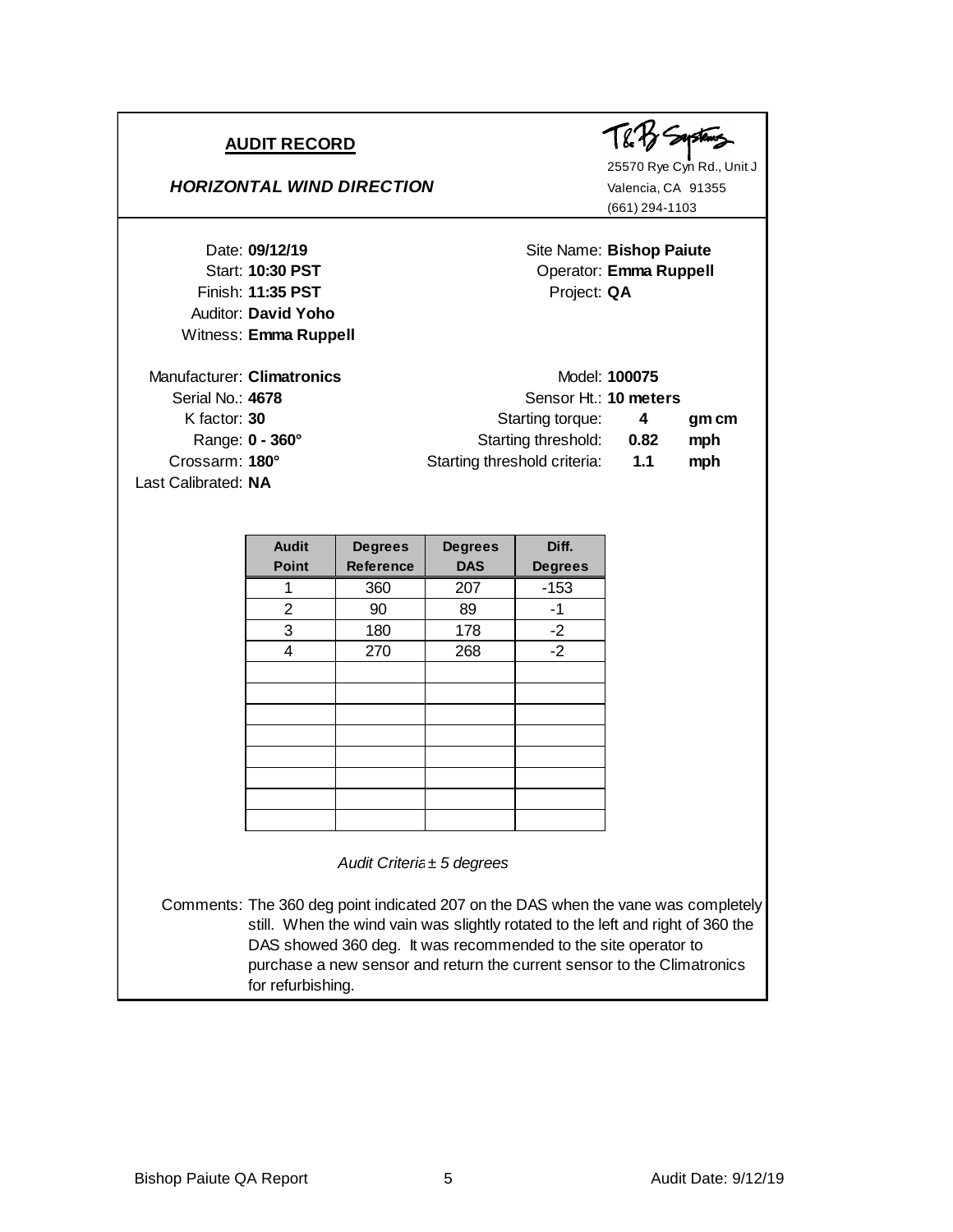### *AMBIENT TEMPERATURE* Valencia, CA 91355

Auditor: **David Yoho** Witness: **Emma Ruppell**

Lower Range: -22 **Deg F** Upper Range: **122 Deg F**

Last Calibrated: **NA**

Soustens てくろ

25570 Rye Cyn Rd., Unit J (661) 294-1103

Date: **09/12/19** Site Name: **Bishop Paiute** Start: **10:30 PST** Operator: **Emma Ruppell** Finish: **11:35 PST** Project: QA

Manufacturer: **Climatronics** Model: 62 Serial No.: **6916** Sensor Ht.: **9 m**

| <b>Audit</b> | <b>Input</b> | <b>DAS</b> | Diff.  |
|--------------|--------------|------------|--------|
| <b>Point</b> | Deg F        | Deg F      | Deg F  |
|              | 33.2         | 33.3       |        |
|              | 68.2         | 68.0       | $-0.2$ |
| 2            | 106.1        | 106.4      | 0.3    |

*± 1.8 degrees Fahrenheit Audit Criteria:*

Comments: No problems were noted.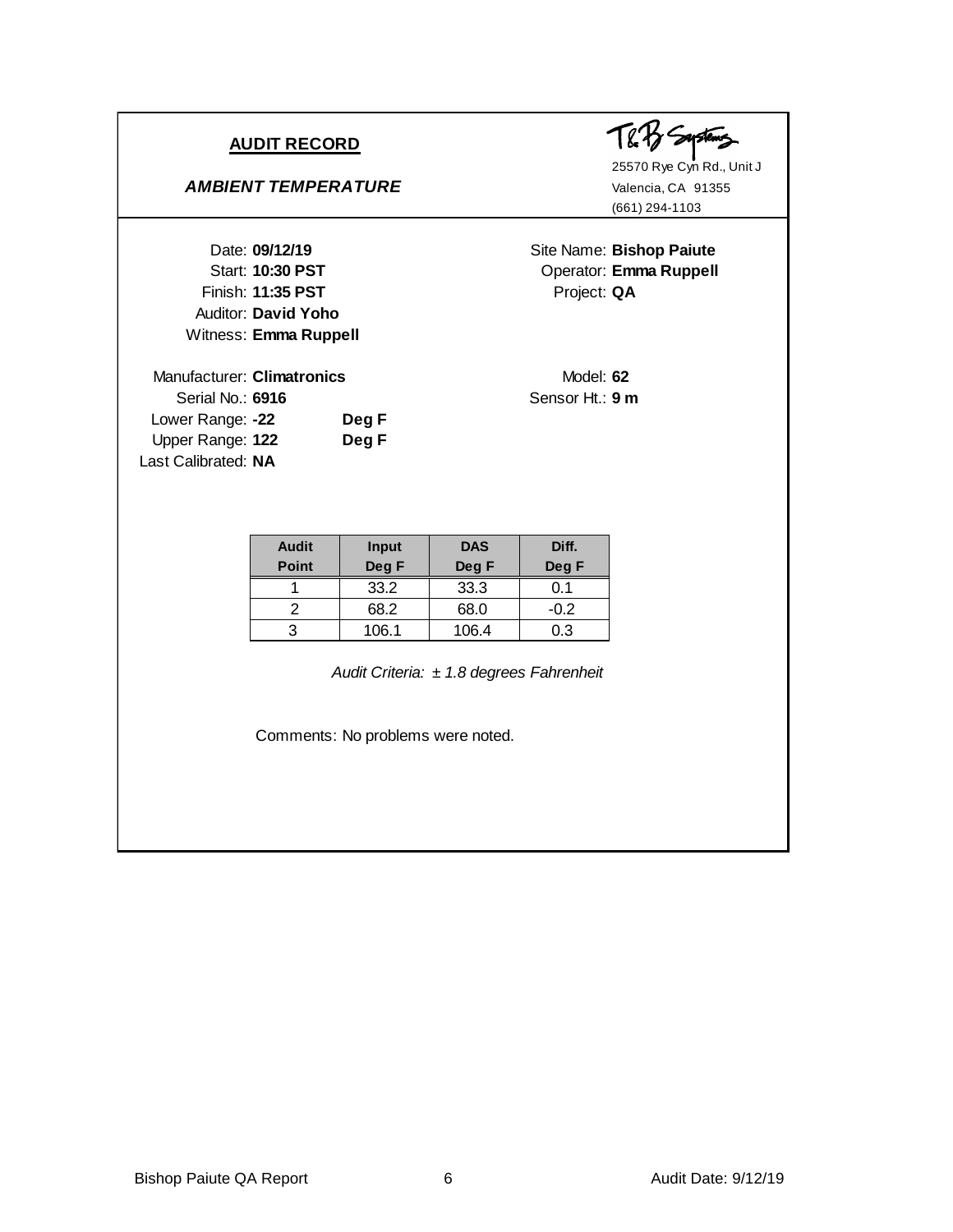Finish: **10:00 PST** Project: QA Auditor: **David Yoho** Witness: **Emma Ruppell**

Manufacturer: Climatronics Model: 100508-G1 Last Calibrated: **NA**



25570 Rye Cyn Rd., Unit J *PRECIPITATION* Valencia, CA 91355 (661) 294-1103

Date: **09/12/19** Site name: **Bishop Paiute** Start: 9:00 PST **Operator:** Emma Ruppell

Serial No.: **956** Sensor Ht.: **1.5 m above roof** Units: **inches** CM<sub>p</sub> CM<sub>p</sub> CM<sub>p</sub> CM<sub>p</sub> CM<sub>p</sub> CM<sub>p</sub> CM<sub>p</sub> CM<sub>p</sub> CM<sub>p</sub> CM<sub>p</sub> CM<sub>p</sub> CM<sub>p</sub> CM<sub>p</sub> CM<sub>p</sub> CM<sub>p</sub> CM<sub>p</sub> CM<sub>p</sub> CM<sub>p</sub> CM<sub>p</sub> CM<sub>p</sub> CM<sub>p</sub> CM<sub>p</sub> CM<sub>p</sub> CM<sub>p</sub> CM<sub>p</sub> CM<sub>p</sub> CM<sub>p</sub> CM<sub>p</sub> CM<sub>p</sub> CM<sub>p</sub> CM<sub>p</sub> CM<sub>p</sub> CM<sub>p</sub> CM<sub>p</sub> CM

| <b>Audit</b><br><b>Point</b> | Input<br><b>Inches</b> | <b>DAS</b><br><b>Inches</b> | Diff.<br>$\%$ |
|------------------------------|------------------------|-----------------------------|---------------|
|                              |                        |                             |               |
|                              | .06                    | 1.43                        | 35.3          |

*Audit Criteria: ±10% of input*

Comments: The audit results do not meet the criteria. The site operator was aware of the high response prior to the audit.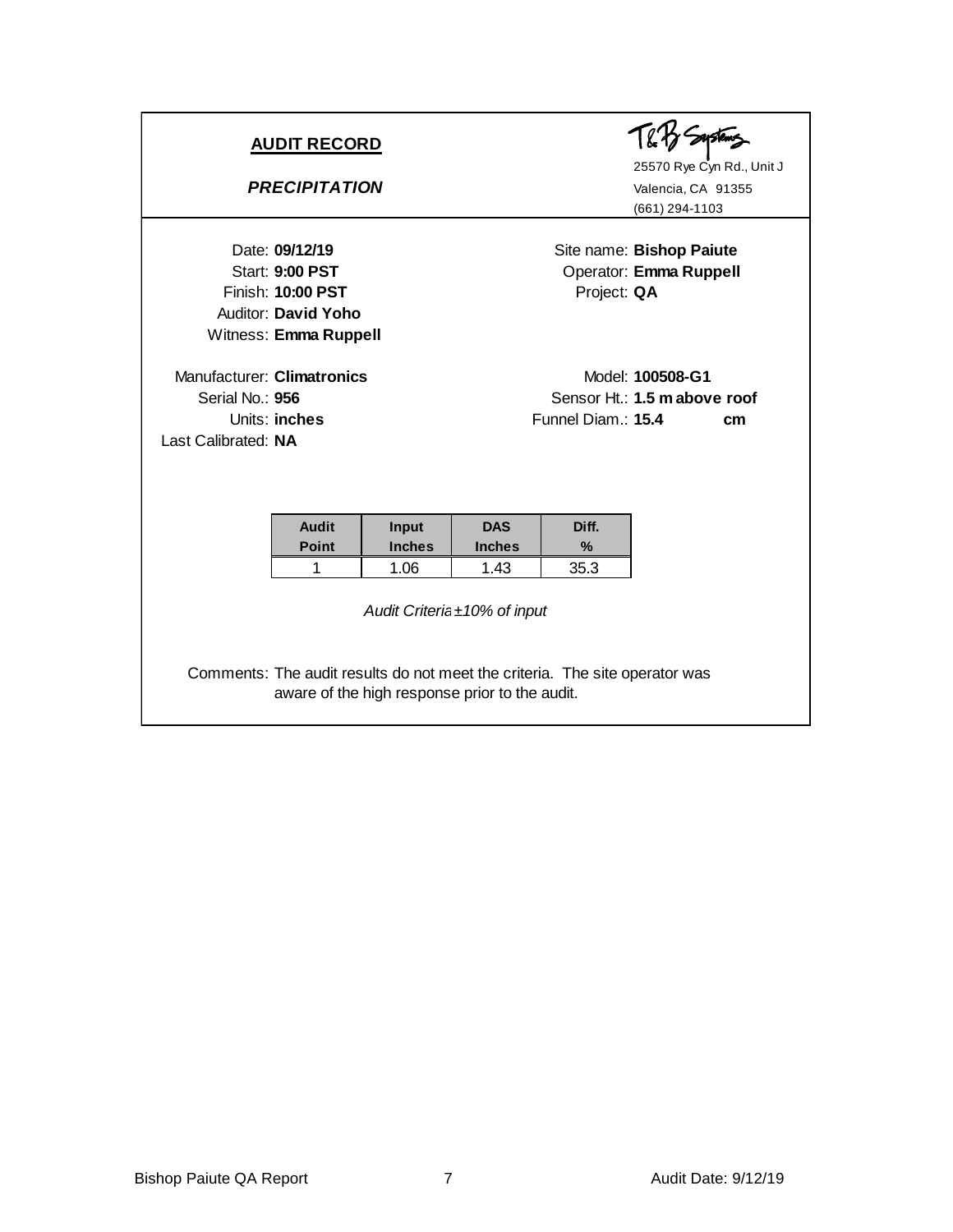# *SOLAR RADIATION* Valencia, CA 91355

Finish: **10:30 PST** Project: QA Auditor: **David Yoho** Witness: **Emma Ruppell**

Sensor Mfg: K&Z Model: SP-Lite Serial No.: **113299** Sensor Ht.: **8 meters** Range: **0 - 2.145 Langleys/min** Last Calibrated: **NA**



25570 Rye Cyn Rd., Unit J (661) 294-1103

Date: 9/12/19 **Site name: Bishop Paiute** Start: 9:30 PST Operator: Emma Ruppell

| <b>Audit</b><br><b>Point</b> | Input<br>L/min | <b>DAS</b><br>L/min | % Diff |
|------------------------------|----------------|---------------------|--------|
|                              | 0.938          | 0.866               | -7.7   |
|                              | 1.065          | 1.027               | $-3.6$ |
|                              | 1.117          | 1.075               | $-3.8$ |
|                              | 1.222          | 1.175               | $-3.8$ |

*Criteria: ± 10%*

Comments: No problems were noted.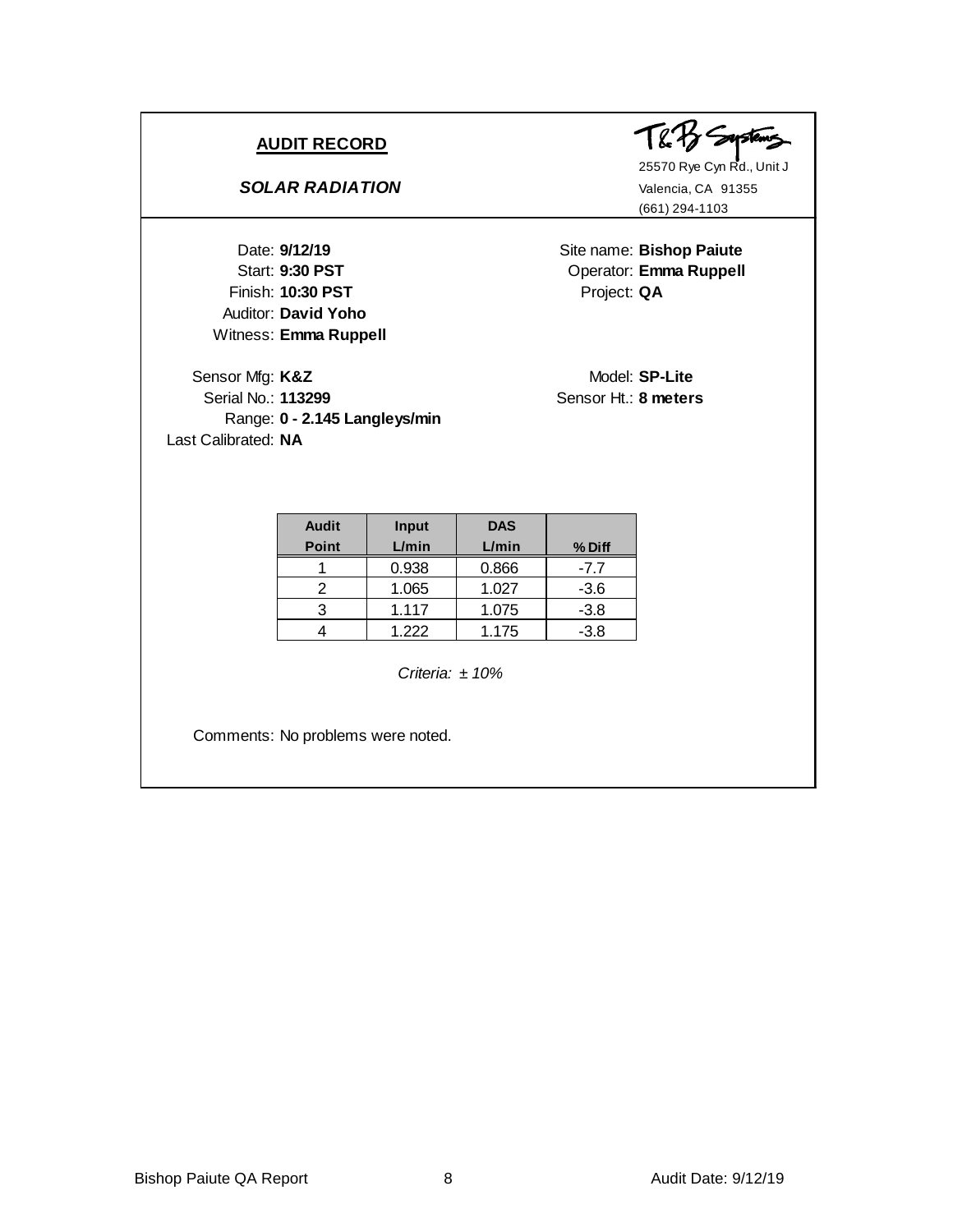| <b>AUDIT RECORD</b><br><b>PRESSURE</b>                                           |                                                |                              |             |                 | 25570 Rye Cyn Rd., Unit J<br>Valencia, CA 91355<br>(661) 294-1103 |
|----------------------------------------------------------------------------------|------------------------------------------------|------------------------------|-------------|-----------------|-------------------------------------------------------------------|
| Date: 09/12/19<br>Finish: 11:35 PST<br>Witness: Emma Ruppell                     | <b>Start: 10:30 PST</b><br>Auditor: David Yoho |                              |             | Project: QA     | Site name: Bishop Paiute<br>Operator: Emma Ruppell                |
| Manufacturer: Climatronics<br>Serial No.: 87<br>Units: mb<br>Last Calibrated: NA |                                                |                              |             | Sensor Ht.: 2 m | Model: 1022761                                                    |
|                                                                                  | <b>Audit</b>                                   | Input                        | <b>DAS</b>  | Diff.           |                                                                   |
|                                                                                  | <b>Point</b><br>1                              | mb<br>879.1                  | mb<br>877.1 | mb<br>$-2.0$    |                                                                   |
| Comments: There were no problems noted.                                          |                                                | Audit Criteria: $\pm 3.0$ mb |             |                 |                                                                   |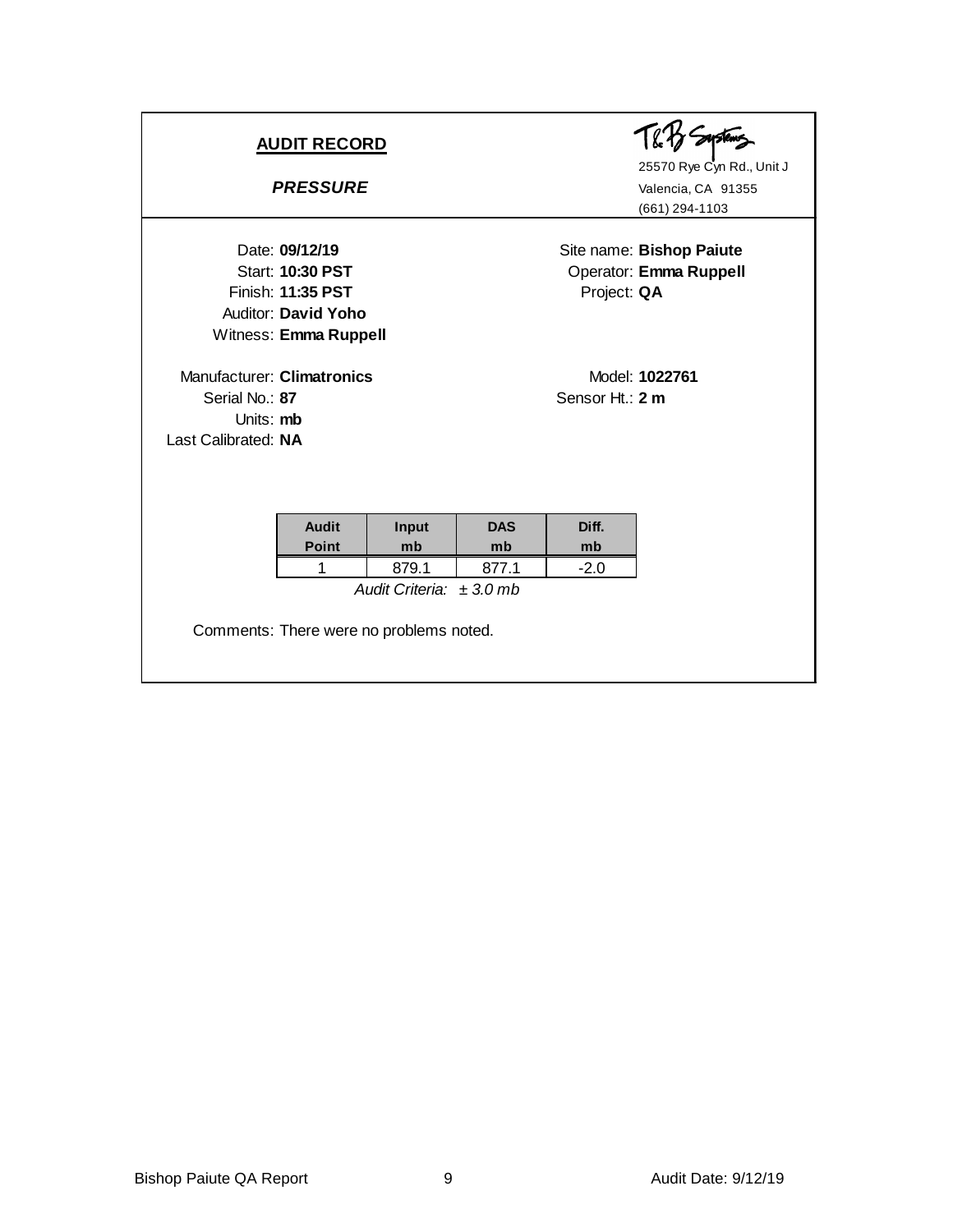#### **RELATIVE HUMIDITY** Valencia, CA 91355

Finish: **11:35 PST** Project: QA Auditor: **David Yoho** Witness: **Emma Ruppell 09/12/19**

Sensor Mfg: **Climatronics** Model: NA Serial No.: **NA** Sensor Ht.: **9 meters** Range: **0-100 %** Last Calibrated: **NA**



25570 Rye Cyn Rd., Unit J (661) 294-1103

Site name: Bishop Paiute Start: **10:30 PST** Operator: **Emma Ruppell** 

| <b>Audit</b><br><b>Point</b> | <b>Input</b><br>RH (%) | <b>DAS</b><br><b>RH(%)</b> | Diff.<br>% |  |  |
|------------------------------|------------------------|----------------------------|------------|--|--|
|                              | 11.9                   | 13.6                       | 17         |  |  |
|                              | 11.5                   | 13.8                       | 2.3        |  |  |
|                              | 14.0                   | 13.9                       |            |  |  |
| Critovio: 100/               |                        |                            |            |  |  |

*Criteria: ± 10%*

Comments: No problems were noted.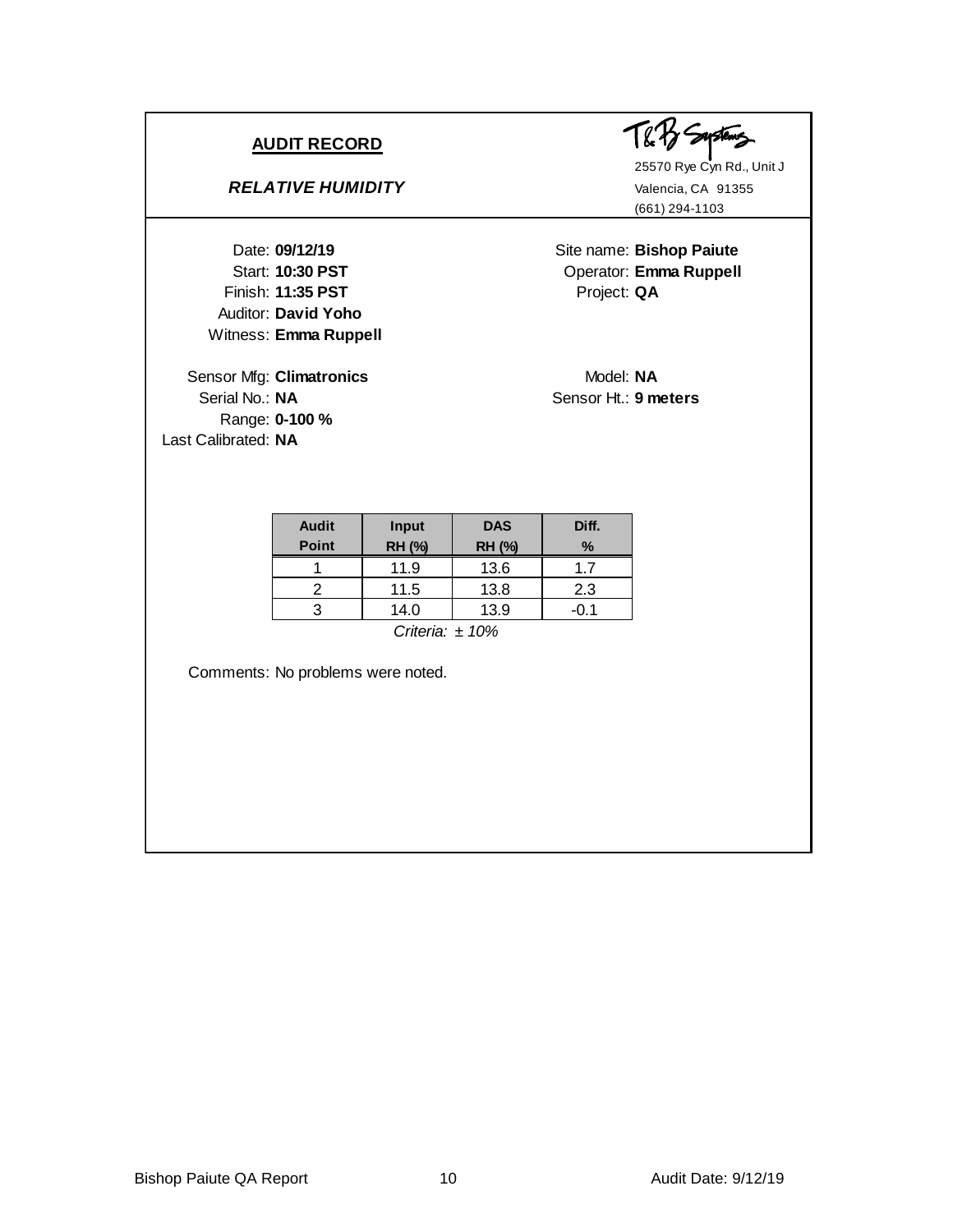Finish: 13:45 PST Project: QA Auditor: **David Yoho** Witness: **Emma Ruppell**

Sampler: **TEOM (PM10)** Make: Thermo Serial No.: **1405A231661508** Model: **1405** Last Calibrated.: **May-19**

Amb. Press: 25.87 in. Hg Model: BGI Challenger Amb. Temp.: **28.1 °C**

T Case (°C): **50.00** T Cap (°C): **50.00** 

25570 Rye Cyn Rd., Unit J **PM** <sub>10</sub> Valencia, CA 91355 (661) 294-1103

Date: **09/12/19** Site name: **Bishop Paiute** Start: **12:45 PST** Operator: **Emma Ruppell** 

**Flowmeters** 

T Air (<sup>o</sup>C): **50.00** F Main (lpm): **3.00** F Aux (lpm) **13.67**

|                  | <b>Audit</b>     | <b>Site</b>      | Diff.    |
|------------------|------------------|------------------|----------|
| Main             | 3.00 lpm         | 3.00 lpm         | 0.0%     |
| <b>Bypass</b>    | 13.67 lpm        | 13.67<br>lpm     | 0.0%     |
| Total            | 16.67 lpm        | 16.67 lpm        | 0.0%     |
|                  |                  |                  |          |
| Amb <sub>T</sub> | 28.1 $\degree$ C | 28.2 $\degree$ C | 0.1      |
| Amb <sub>P</sub> | 0.865 atm        | 0.863 atm        | $-0.002$ |

*Audit Criteria: Flow - ± 10%; Total 15.00 - 18.34 lpm Amb T - ± 2<sup>o</sup> C Amb P - ± 0.013 atm*

#### **Leak Check**

Main: 0.00 lpm Audit Criteria: <0.15 lpm Bypass: -0.02 lpm <0.60 lpm <0.60 lpm

#### **Mass Transducer Calibration Verification**

| (with filter)<br>Audit $K_0$<br>(Hz) | Actual $K_{0}$ | Error<br>(%) |
|--------------------------------------|----------------|--------------|
| <b>NA</b>                            | <b>NA</b>      | <b>NA</b>    |
|                                      |                |              |

Comments: No problems were noted. A mass transducer calibration verification was not performed.